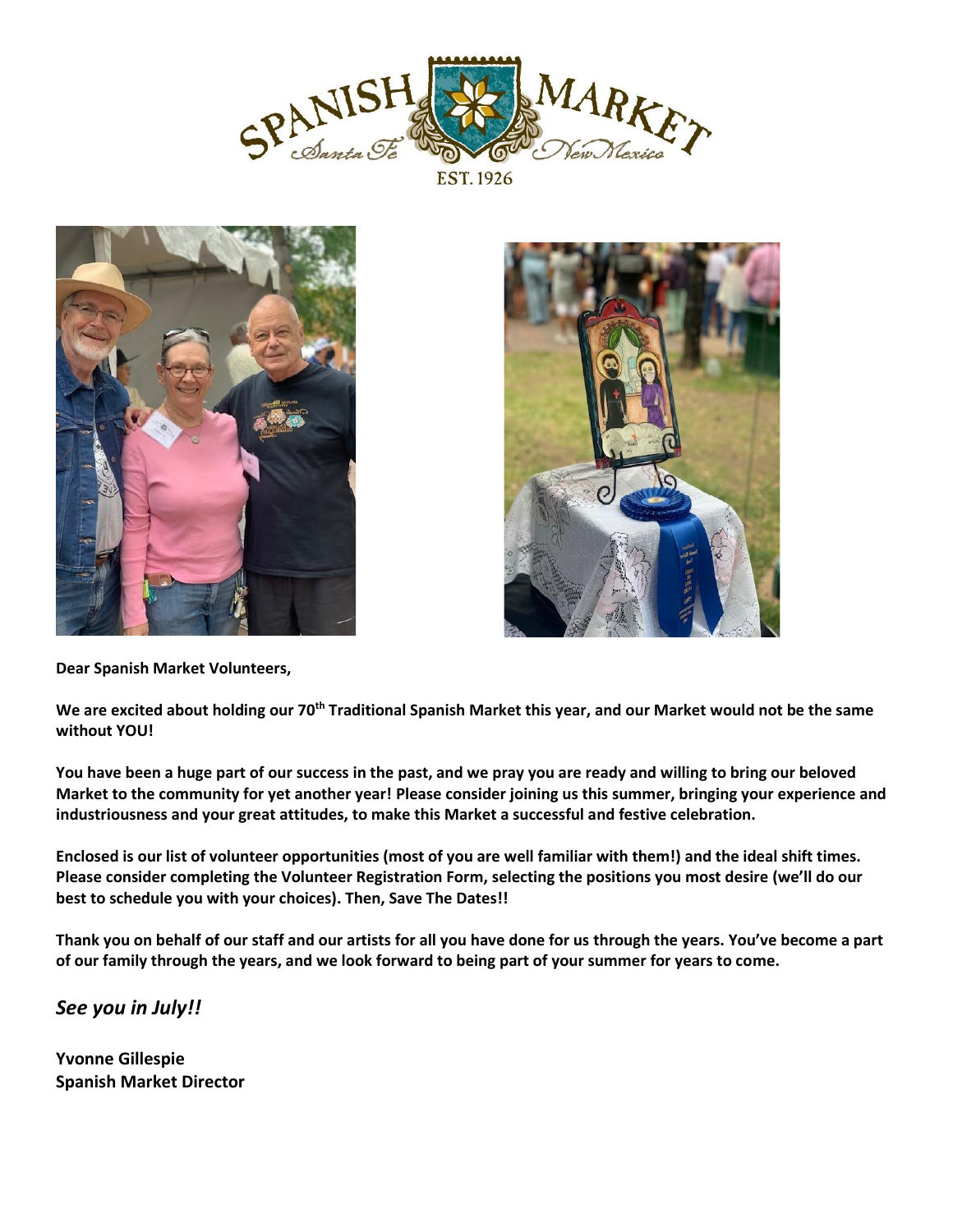

**Traditional Spanish Market Volunteer Registration Form Week of July 25-31, 2022 at SFCCC and on the Santa Fe Plaza**

## Please **clearly print** your information:

|                                                                                                                                                                     |     |                                                                                                                              | List the positions you are most interested in working (see attached volunteer descriptions and scheduled times. |                                         |                                                       |     |     |  |
|---------------------------------------------------------------------------------------------------------------------------------------------------------------------|-----|------------------------------------------------------------------------------------------------------------------------------|-----------------------------------------------------------------------------------------------------------------|-----------------------------------------|-------------------------------------------------------|-----|-----|--|
| Available:<br>Mornings                                                                                                                                              | Mon | Tue                                                                                                                          | Wed                                                                                                             | Thu                                     | Fri                                                   | Sat | Sun |  |
| Midday<br>Afternoons                                                                                                                                                |     |                                                                                                                              |                                                                                                                 |                                         |                                                       |     |     |  |
| Please make any special requests below.                                                                                                                             |     |                                                                                                                              |                                                                                                                 |                                         |                                                       |     |     |  |
| Please mail your request to:<br><b>Spanish Colonial Arts Society</b><br><b>ATTN Yvonne Gillespie</b><br>P.O. Box 5378<br>750 Camino Lejo<br>Santa Fe, NM 87502-5378 |     | or hand deliver it to:<br><b>Museum of Spanish Colonial Art</b><br><b>ATTN Yvonne Gillespie</b><br><b>Santa Fe, NM 87505</b> |                                                                                                                 | or email to:<br><b>Yvonne Gillespie</b> | YvonneG@spanishcolonial.org<br>Ph: (505) 982-2226, #1 |     |     |  |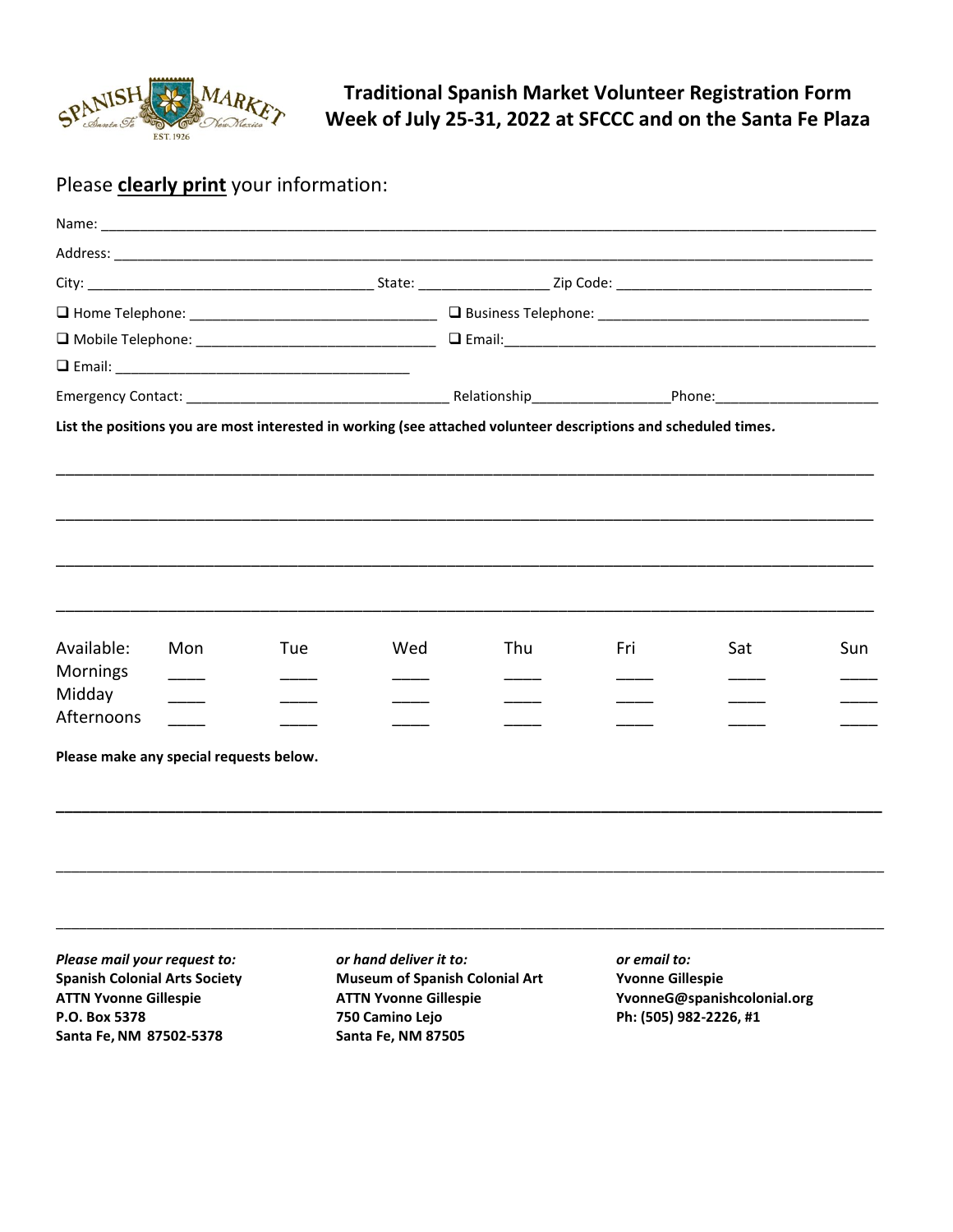| <b>PREVIEW--ART RECEIVING</b>                               |                                                                                                                                                                                                                                                                                                                             |                                                                                                                                                                                                          |                            |                                   |  |  |
|-------------------------------------------------------------|-----------------------------------------------------------------------------------------------------------------------------------------------------------------------------------------------------------------------------------------------------------------------------------------------------------------------------|----------------------------------------------------------------------------------------------------------------------------------------------------------------------------------------------------------|----------------------------|-----------------------------------|--|--|
| <b>VOLUNTEER</b><br><b>OPPORTUNITY</b>                      | <b>DUTIES</b>                                                                                                                                                                                                                                                                                                               | <b>REQUIREMENTS</b>                                                                                                                                                                                      | # VOL<br>&<br><b>STAFF</b> | <b>DATE</b>                       |  |  |
| <b>GREETER</b>                                              | Greeting artists at loading dock<br>Provide general information on<br>registration procedures<br>Assist artists with bringing art to<br><b>Convention Center to</b><br>registration area                                                                                                                                    | Art handling experience<br>Considerable walking, standing<br>and lifting<br>Must be able to work in a fast-<br>paced atmosphere<br>Must be respectful and patient<br>with the artists and their families | 2                          | Wed, July 27<br>9:30AM-<br>3:30PM |  |  |
| <b>ENTRY FORM</b><br><b>INFORMATION</b><br><b>ASSISTANT</b> | Assist artists with completing all<br>information required on the entry<br>form                                                                                                                                                                                                                                             | Must have good people skills<br>Must be able to sit for<br>considerable length of time                                                                                                                   | $\overline{2}$             | Wed, July 27<br>9:30AM-<br>3:30PM |  |  |
| <b>STANDARDS</b><br><b>COMMITTEE</b>                        | Ensure artist's eligibility in proper<br>art form(s)                                                                                                                                                                                                                                                                        | Knowledge of Spanish Market art<br>categories and familiarity with the<br>art guidelines for proper<br>placement<br>Must be a current member of the<br><b>SCAS Standards Committee</b>                   | 6                          | Wed, July 27<br>9:30AM-<br>3:30PM |  |  |
| <b>REGISTRAR</b><br><b>CAPTAIN</b>                          | Oversees registration activities<br>and is liaison between<br>registration and judging<br>coordinator                                                                                                                                                                                                                       | Knowledge of Spanish Market art<br>categories and familiarity with art<br>guidelines<br>Must have good people skills<br>Must be able to stand for a<br>considerable length of time                       | 1                          | Wed, July 27<br>9:30AM-<br>3:30PM |  |  |
| <b>REGISTRAR</b>                                            | Ensures proper classification of<br>artwork and eligibility in<br>category(ies) (overseen by Stds.<br>Committee)<br>Assures that all art pieces are<br>properly tagged and tag #<br>matches entry form paperwork<br>(form and card)<br>Help complete paperwork and<br>tag artwork for jurying<br>Pass artwork onto handlers | Knowledge of Spanish Market art<br>categories<br>Must be detail-oriented, accurate<br>and have good penmanship<br>Must be a good proofreader<br>Must be able to sit for<br>considerable length of time   | 8                          | Wed, July 27<br>9:30AM-<br>3:30PM |  |  |
| <b>HANDLER</b>                                              | Take artwork from Registrar and<br>place in proper staging area                                                                                                                                                                                                                                                             | Requires some heavy lifting<br>Must be able to stand and walk<br>for the greater part of the day<br>Must have some knowledge of<br>Spanish Market art categories                                         | 8                          | Wed, July 27<br>9:30AM-<br>3:30PM |  |  |
| <b>CLERICAL 1</b>                                           | Punch holes in paperwork<br>Filing of paperwork in binder and<br>accordion file<br>Coordinating with Input<br>Specialist                                                                                                                                                                                                    | Requires accuracy and<br>organizational skills                                                                                                                                                           | 1                          | Wed, July 27<br>9:30AM-<br>3:30PM |  |  |
| <b>CLERICAL 2</b>                                           | Makes sure names and titles are<br>correctly spelled<br>Produce clean labels with titles<br>and categories for artwork                                                                                                                                                                                                      | Good proofreading skills<br>Accuracy in typing<br>Computer typing and program<br>skills                                                                                                                  | 1                          | Wed, July 27<br>9:30AM-<br>3:30PM |  |  |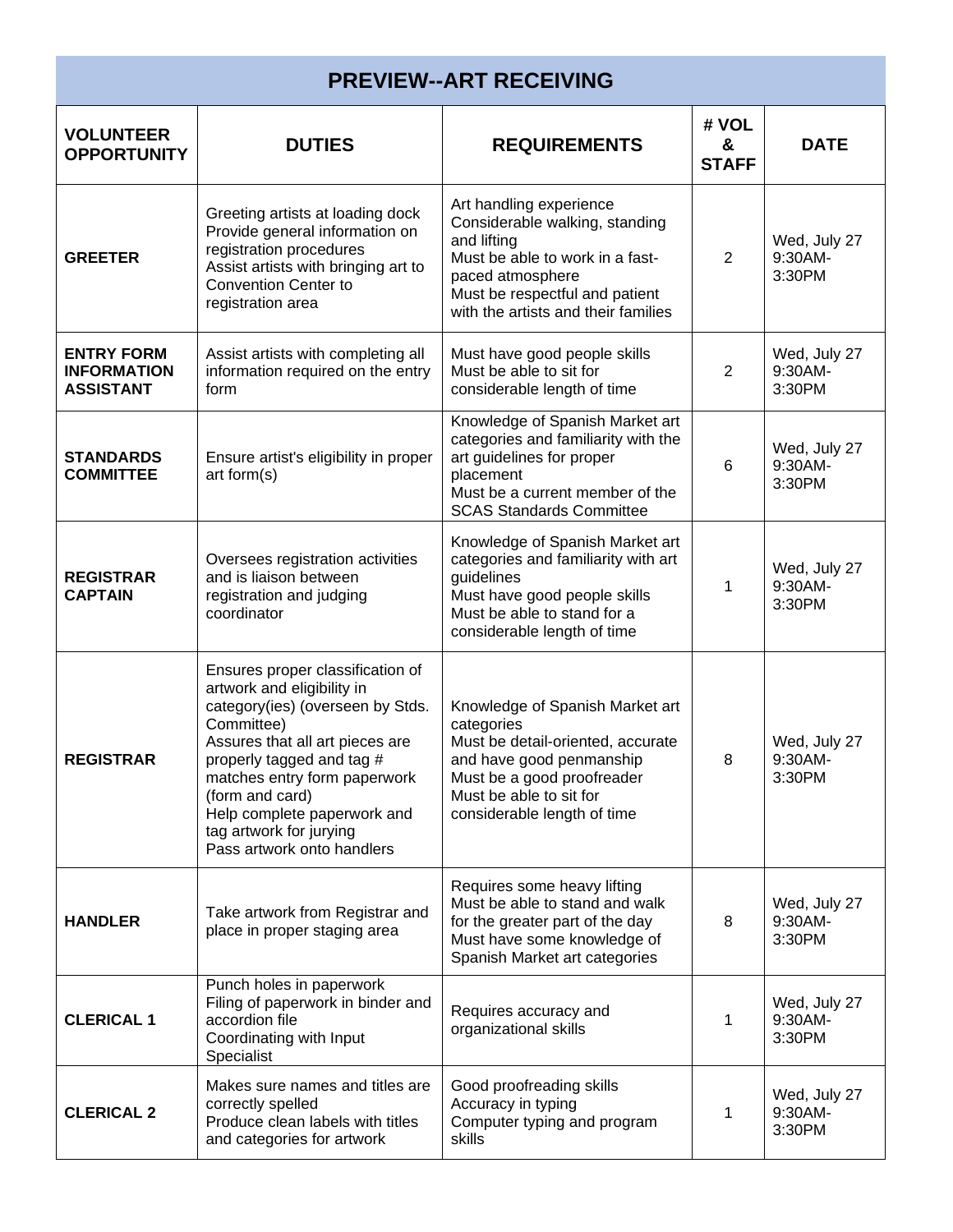| <b>PREVIEW -- ART HANGING AND ARRANGING</b>           |                                                                                                                                                                                                                         |                                                                                                                                                                                                                                        |                                            |                                                     |  |  |
|-------------------------------------------------------|-------------------------------------------------------------------------------------------------------------------------------------------------------------------------------------------------------------------------|----------------------------------------------------------------------------------------------------------------------------------------------------------------------------------------------------------------------------------------|--------------------------------------------|-----------------------------------------------------|--|--|
| <b>VOLUNTEER</b><br><b>OPPORTUNITY</b>                | <b>DUTIES</b>                                                                                                                                                                                                           | <b>REQUIREMENTS</b>                                                                                                                                                                                                                    | # VOL<br>&<br><b>STAFF</b>                 | DATE &<br><b>TIME</b>                               |  |  |
| <b>HANGING</b><br><b>CAPTAIN</b>                      | Oversees arrangers and<br>hangers                                                                                                                                                                                       | Requires some knowledge of<br>Spanish Market art categories<br>Must have leadership skills and<br>work well in a group setting<br>Knowledge of arranging and<br>hanging artwork                                                        | $\mathbf 1$                                | Wed, July 27<br>Begin at<br>3:00PM till<br>Complete |  |  |
| <b>ART</b><br><b>ARRANGERS</b>                        | Arranges artwork for installation                                                                                                                                                                                       | Artist aesthetic in hanging works<br>of art<br>Requires team cooperation                                                                                                                                                               | 6                                          | Wed, July 27<br>Begin at<br>3:00PM till<br>Complete |  |  |
| <b>ART HANGERS</b>                                    | Installation of artwork                                                                                                                                                                                                 | Requires knowledge of hanging<br>artwork on hard walls<br>Knowledge and operation of<br>power and hand tools                                                                                                                           | $6 - 8$                                    | Wed, July 27<br>Begin at<br>3:00PM till<br>Complete |  |  |
| <b>PREVIEW -- JUDGING AND AWARDS PROCESSING</b>       |                                                                                                                                                                                                                         |                                                                                                                                                                                                                                        |                                            |                                                     |  |  |
| <b>VOLUNTEER</b><br><b>OPPORTUNITY</b>                | <b>DUTIES</b>                                                                                                                                                                                                           | <b>REQUIREMENTS</b>                                                                                                                                                                                                                    | # VOL<br>&<br><b>STAFF</b>                 | <b>DATE AND</b><br><b>TIME</b>                      |  |  |
| <b>INPUT</b><br><b>SPECIALIST</b>                     | Work with computer data as it<br>relates to art submitted for<br><b>Preview Awards</b><br><b>JUDGING:</b><br>Posts scores to spreadsheets<br>Tallies and ranks judging scores<br>coordinated with Ribbon<br>Coordinator | Must be computer literate in<br>Microsoft Excel<br>Must be detailed-oriented and<br>accurate inputting information<br>Knowledge of Spanish Market art<br>categories and familiarity with the<br>art guidelines for proper<br>placement | 1                                          | Wed, July 27 -<br>Friday July 29                    |  |  |
| <b>JUDGING PREP</b><br><b>TEAM</b>                    | Create judging ballots by<br>categories and by sequence of<br>pieces as hung<br>Add special category stickers to<br>labels for judging<br>Prepare tally sheets                                                          | Knowledge of Spanish Market art<br>categories<br>Must be detail-oriented<br>Must have good penmanship                                                                                                                                  | 2<br>teams<br>of 2                         | Wed, July 27                                        |  |  |
| <b>JUDGES</b>                                         | Evaluate art for awards                                                                                                                                                                                                 | In-depth knowledge of Spanish<br>Market art categories                                                                                                                                                                                 | <b>BY</b><br><b>INVITA-</b><br><b>TION</b> | Thur, July 28                                       |  |  |
| <b>JUDGING</b><br><b>COORDINATOR</b>                  | Instructs Judges and answers<br>questions during the judging<br>Coordinates judging activities<br>Coordinated with Input Specialist                                                                                     | Exceptional knowledge of<br>Spanish Market art categories<br>Exceptional organizational and<br>people skills                                                                                                                           | 1                                          | Wed, July 27 -<br>Fri July 29                       |  |  |
| <b>JUDGING</b><br><b>COORDINATOR</b><br><b>RUNNER</b> | Responsible for getting<br>completed ballots to tally team<br>Relays any tie issues to Judging<br>Coordinator                                                                                                           | Considerable walking and<br>standing<br>Knowledge of entire event flow<br>Have good coordination skills                                                                                                                                | 1                                          | Thur, July 28                                       |  |  |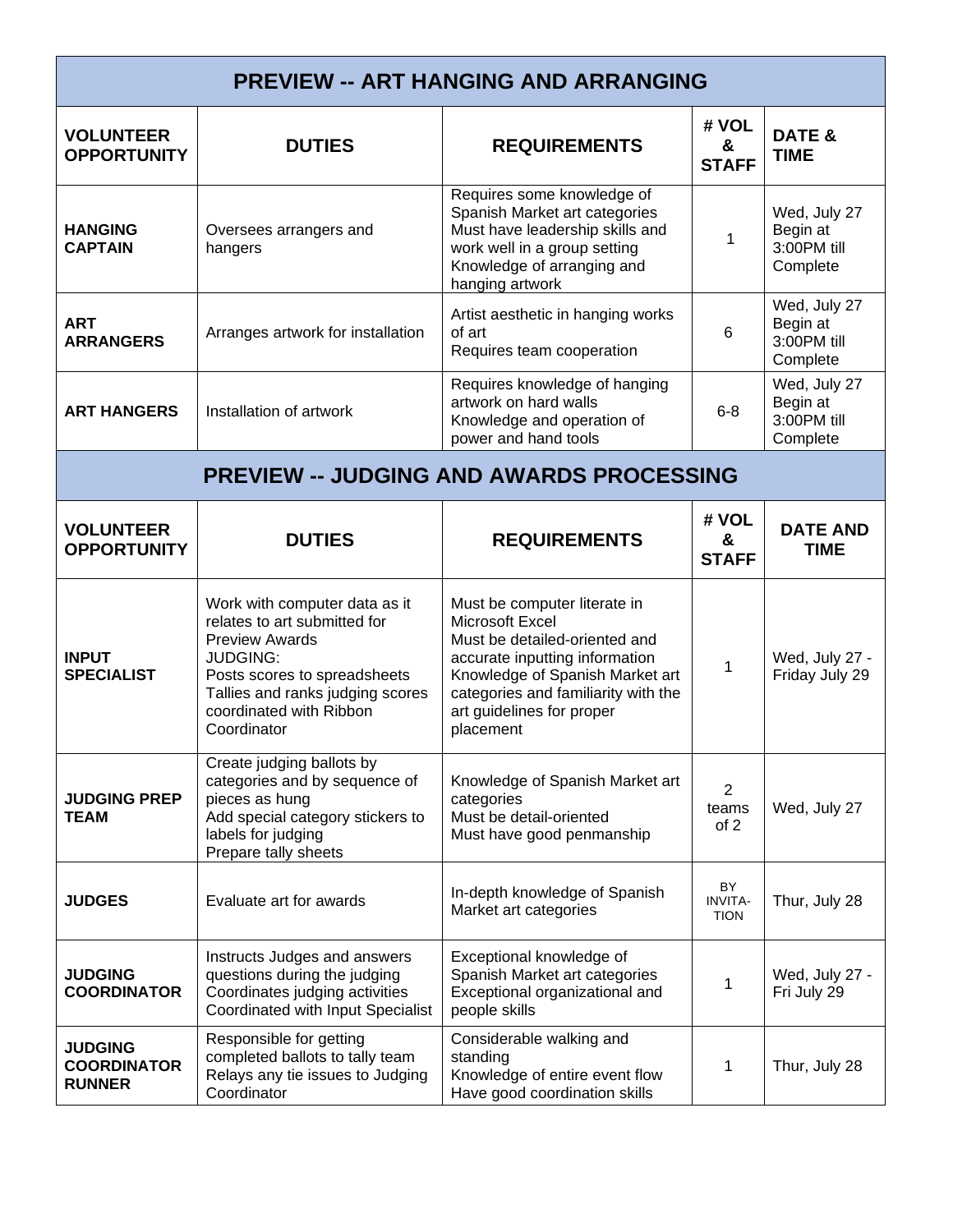| <b>READERS</b>                                         | Assists input specialist                                                                                                                                                                                                                                                                                                                                          | Requires accuracy and someone<br>detail oriented<br>Must be able to sit for long period<br>of time                                         | 2              | Thur, July 28                         |
|--------------------------------------------------------|-------------------------------------------------------------------------------------------------------------------------------------------------------------------------------------------------------------------------------------------------------------------------------------------------------------------------------------------------------------------|--------------------------------------------------------------------------------------------------------------------------------------------|----------------|---------------------------------------|
| <b>RIBBON</b><br><b>COORDINATOR</b>                    | Oversees ribbon assignments<br>and placement according to tally<br>sheet results<br>Oversees calls to special award<br>and first place award winners<br>Relays information to<br>Newspaper results reporter<br><b>Fills out Award Check Requests</b>                                                                                                              | Knowledge of Spanish Market art<br>categories<br>Good organizational and people<br>skills<br>Have good penmanship                          | $\mathbf 1$    | Thur, July 28                         |
| <b>RIBBON</b><br><b>RUNNERS</b>                        | Fills out award information on<br>award ribbons and calling cards<br>Places ribbons on winning<br>pieces                                                                                                                                                                                                                                                          | Knowledge of Spanish Market art<br>categories and Spanish Market<br><b>Artists</b><br>Have good penmanship<br>Considerable walking         | 3              | Thur, July 28                         |
| <b>CALLERS</b>                                         | Call first Special Award and first<br>place winners to congratulate<br>them and invite them to early<br>Preview on Friday evening                                                                                                                                                                                                                                 | Must have a cell phone<br>Must have a good speaking voice                                                                                  | 2              | Thur, July 28<br>1:00-4:00PM          |
| <b>NEWSPAPER</b><br><b>RESULTS</b><br><b>REPORTER</b>  | Records winners to send to<br>Newspapers                                                                                                                                                                                                                                                                                                                          | Knowledge of Microsoft Office<br>Accurate typist<br>Must be a good proofreader                                                             | 1              | Thur, July 28<br>& Friday, July<br>29 |
| <b>PREVIEW DAY</b><br><b>CREW</b>                      | Oversees Archbishop, St.<br><b>Francis Cathedral and Santa</b><br>Maria de la Paz<br>Complete appropriate ribbons<br>and places them. Completes the<br>Newspaper materials and send<br>results to local News outlets<br>Compiles a list of winners for<br>early Preview check-in<br>Prints award lists for Society<br>Staff<br>Replaces<br>labels where necessary | Knowledge of Microsoft Office<br>Accurate typist<br>Good organizational skills<br>Attention to detail                                      | 3              | Fri, July 29<br>9:00AM-<br>12:00PM    |
| <b>SILENT</b><br><b>AUCTION</b><br><b>TABLE HOSTS</b>  | Stand by auction tables to<br>protect against handling, interact<br>with visitors, share information<br>about the art.                                                                                                                                                                                                                                            | Knowledge of Spanish Market<br>Categories, good organizational<br>and people skills, comfortable<br>working around delicate art<br>pieces. | 4              | Fri, July 29<br>4-7PM                 |
| <b>TICKET SALES</b><br><b>PREVIEW</b><br><b>EVENT</b>  | Greet incoming visitors, accept<br>cash and credit card payments,<br>attach wristbands                                                                                                                                                                                                                                                                            | Alert and friendly--good people<br>skills, accurate handling of cash<br>and credit card transactions                                       | $\overline{2}$ | Fri, July 29<br>4-8PM                 |
| <b>WILL-CALL FOR</b><br><b>PREVIEW</b><br><b>EVENT</b> | Greet incoming visitors, use Will<br>Call lists to verify<br>membership/ticket purchase,<br>attach wristbands                                                                                                                                                                                                                                                     | Alert and friendly--good people<br>skills                                                                                                  | $\overline{2}$ | Fri, July 29<br>4-8PM                 |